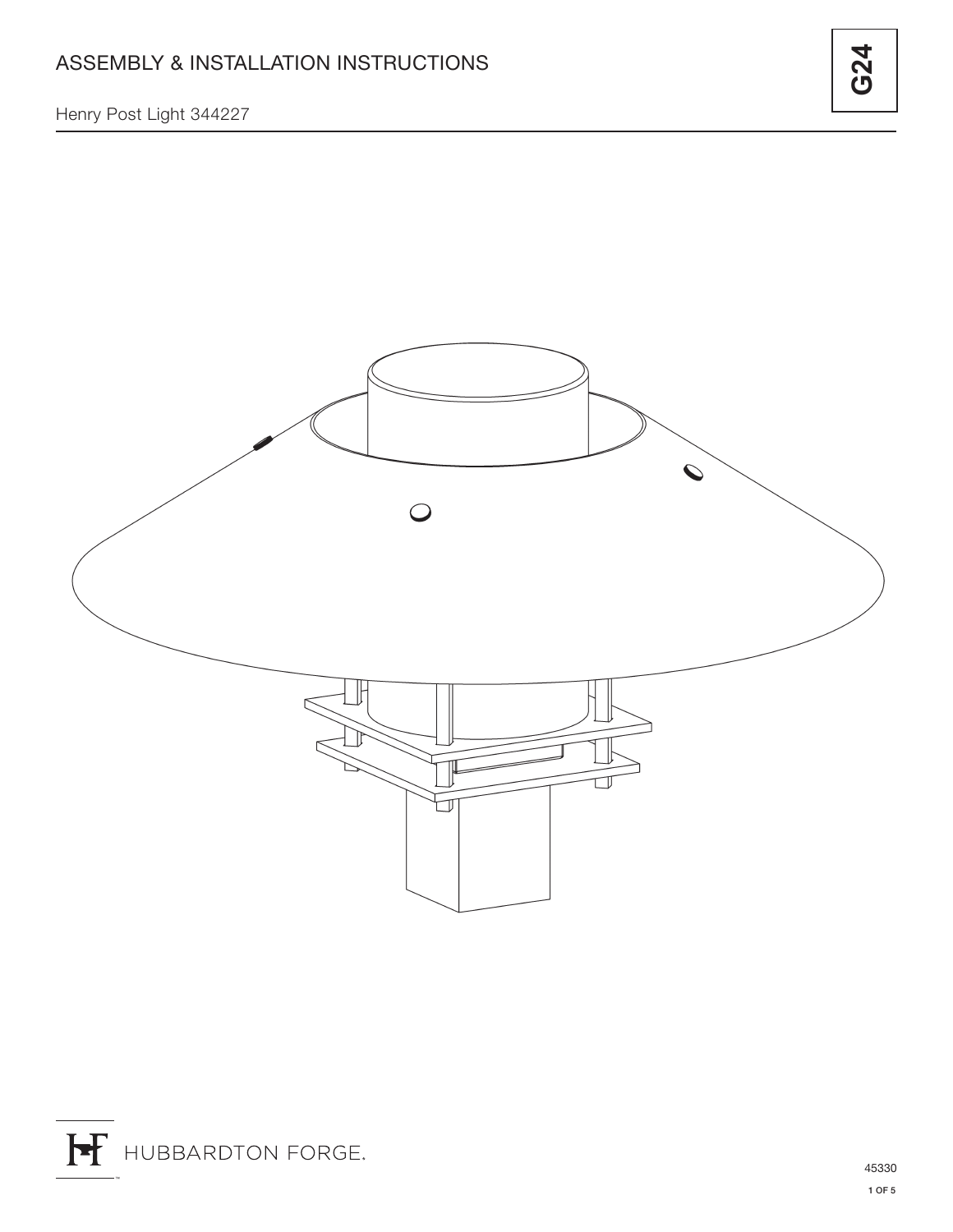# **Component Parts**

- **A J Bolt**
- **B Post**
- **C Flat Washer (4)**
- **D Split Washer (4)**
- **E Hex Nut (4)**
- **F Cover Cap (optional)**
- **G Set Screw**
- **H Fixture**
- **I Rubber Pad (4)**
- **J Glass**
- **K Thumb Screws (4)**
- **L Metal Shade**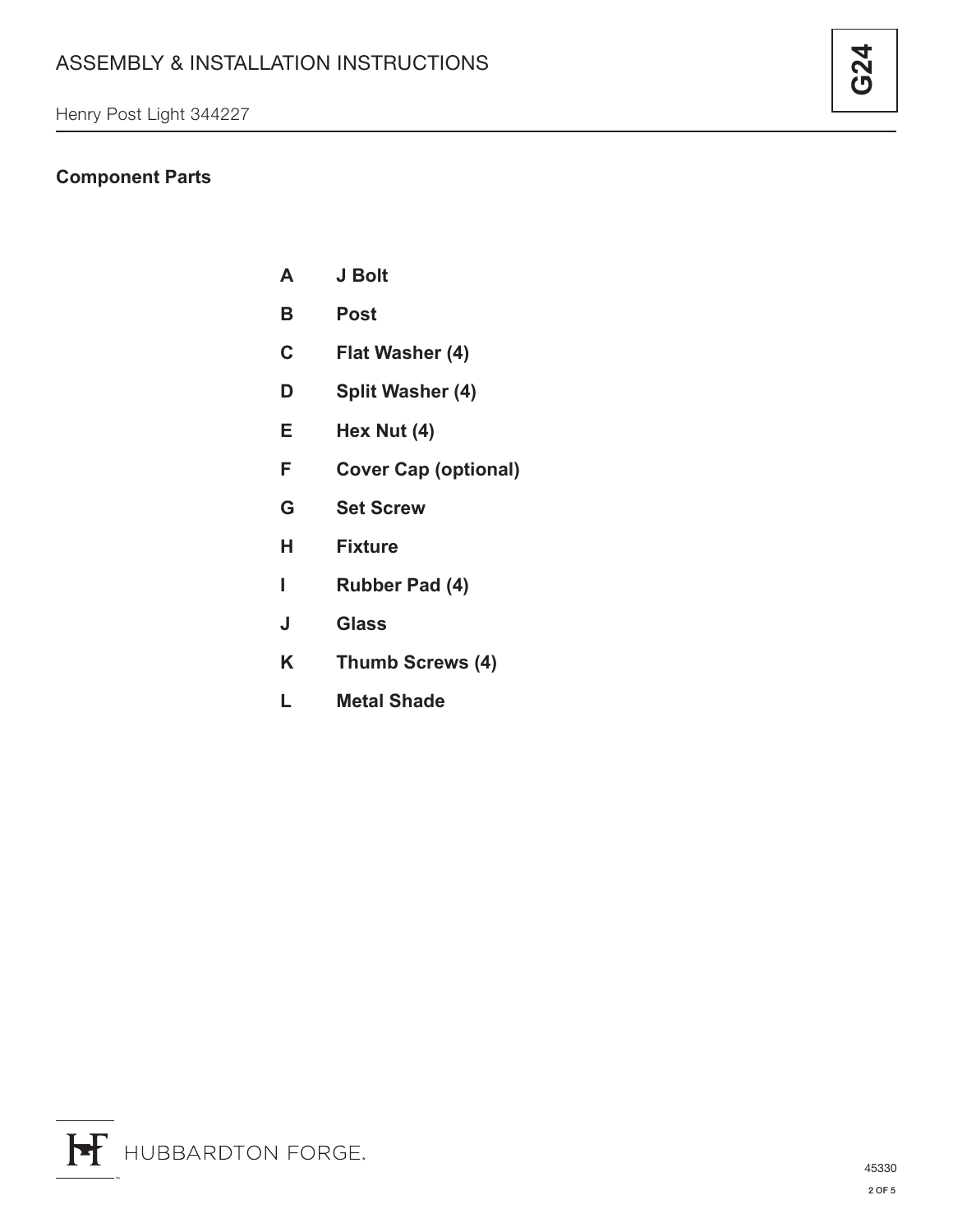### Henry Post Light 344227

**CAUTION:** *FAILURE TO INSTALL THIS FIXTURE PROPERLY MAY RESULT IN SERIOUS PERSONAL INJURY OR DEATH AND PROPERTY DAMAGE.* We recommend installation by a licensed electrician. This product must be installed in accordance with applicable installation code(s), by a person familiar with the construction and operation of the product and the hazards involved.\*

**Caution:** Do not exceed maximum wattage noted on fixture. Use only recommended bulbs with fixture.

Please Note: After installation extra hardware and accessories are possible; our kits are used on multiple products.

### **To Install** *(Figure 1)*

### **CAUTION:** BE SURE POWER IS OFF AT THE MAIN BREAKER BOX PRIOR TO INSTALLATION.

#### *NOTE: Fixture, Post and Cover Cap each sold separately.*

#### **SITE PREPERATION:**

- 1. Run appropriate wiring to the site of the fixture, leaving enough excess wire to reach the top of the post, plus 12 inches.
- 2. Pour flat and level concrete base with wiring emerging at the center. Insert J bolts (A) so approximately 1" of the bolts are exposed above the concrete. Position J bolts according to the template on the last page of these instructions. Allow concrete to cure before installing fixture.

#### **INSTALLATION:**

#### *NOTE: Post may be cut to desired height before installation.*

- 3. Position post (B) over J bolts (A), feeding supply wire up though the post and secure using flat washers (C), split washers (D) and hex nuts (E).
- 4. Place optional cover cap (sold separately) (F) over post (B) to conceal mounting hardware.
- 5. Attach the four rubber pads (I) to the inside of fixture (H).
- 6. Connect fixture wires to supply wires using appropriate wire connectors (not provided), black to black (or smooth), white to white (or ribbed) and bare copper or green to bare copper or green.

**CAUTION:** MAKE SURE WIRE CONNECTORS ARE TWISTED ON SECURELY AND NO BARE WIRE IS EXPOSED.

- 7. Place fixture (H) onto post (B), carefully tucking all wiring down into post and making sure no wires are pinched between the post and the fixture. Secure with set screw (G).
- 8. Follow steps on next page to install glass.

HUBBARDTON FORGE.



**H**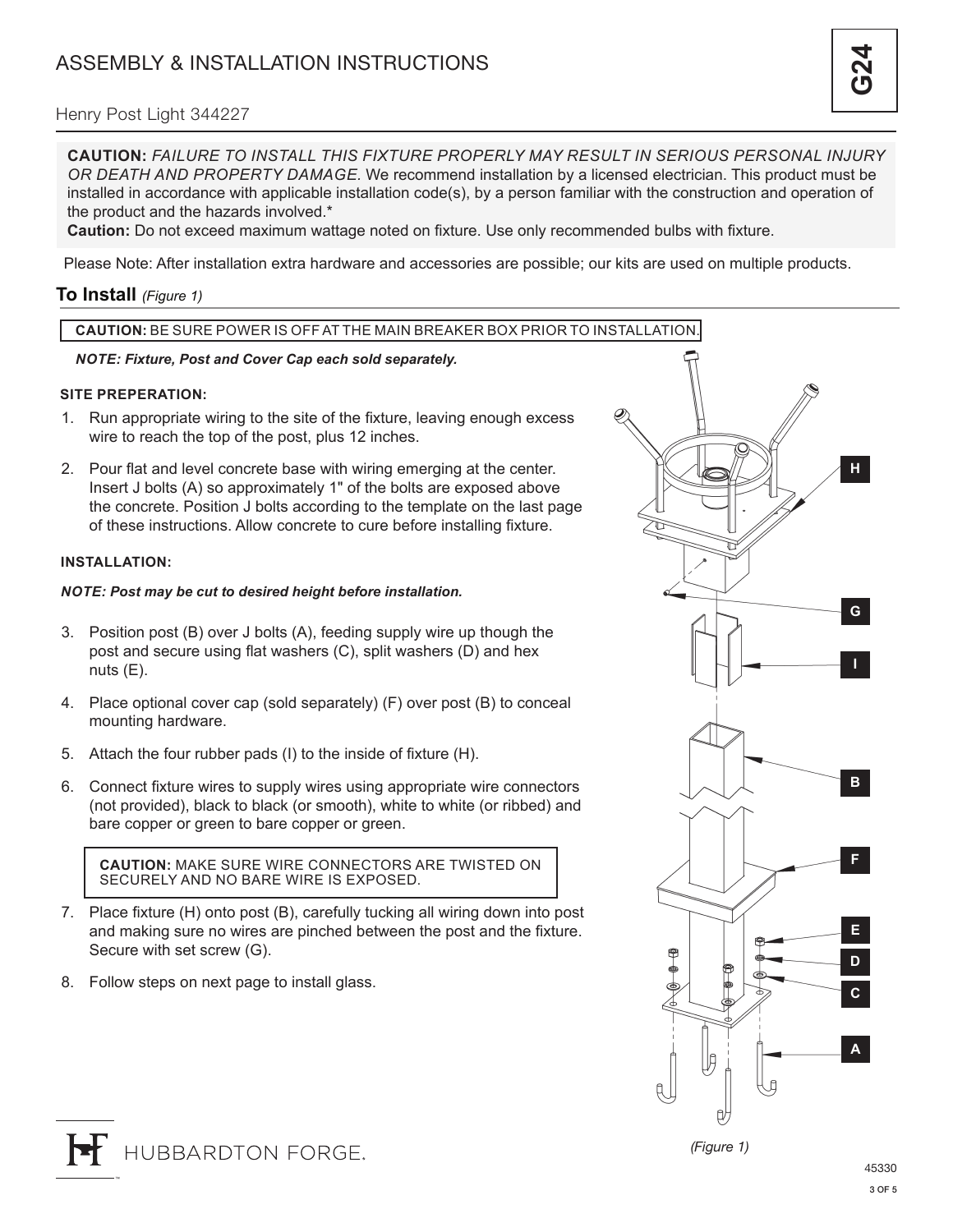### **To Install Glass** *(Figure 2)*

- 1. Unpack glass (J).
- 2. Install bulb (not included) into socket.
- 3. Slide glass (J) over bulb until it rest on fixture (H).
- 4. Remove thumb screws (K) from fixture (H).
- 5. Place metal shade (L) onto fixture (H), aligning the holes with the fixture arms.
- 6. Install thumb screws (K) to hold shade (L). For ease of installation, make sure all screws (K) are started before tightening fully.

NOTE: It may be necessary to flex the fixture arms so all shade holes line up with threaded holes in fixture arms.

7. Restore electricity at main breaker.



H

<u>ج</u><br>ج